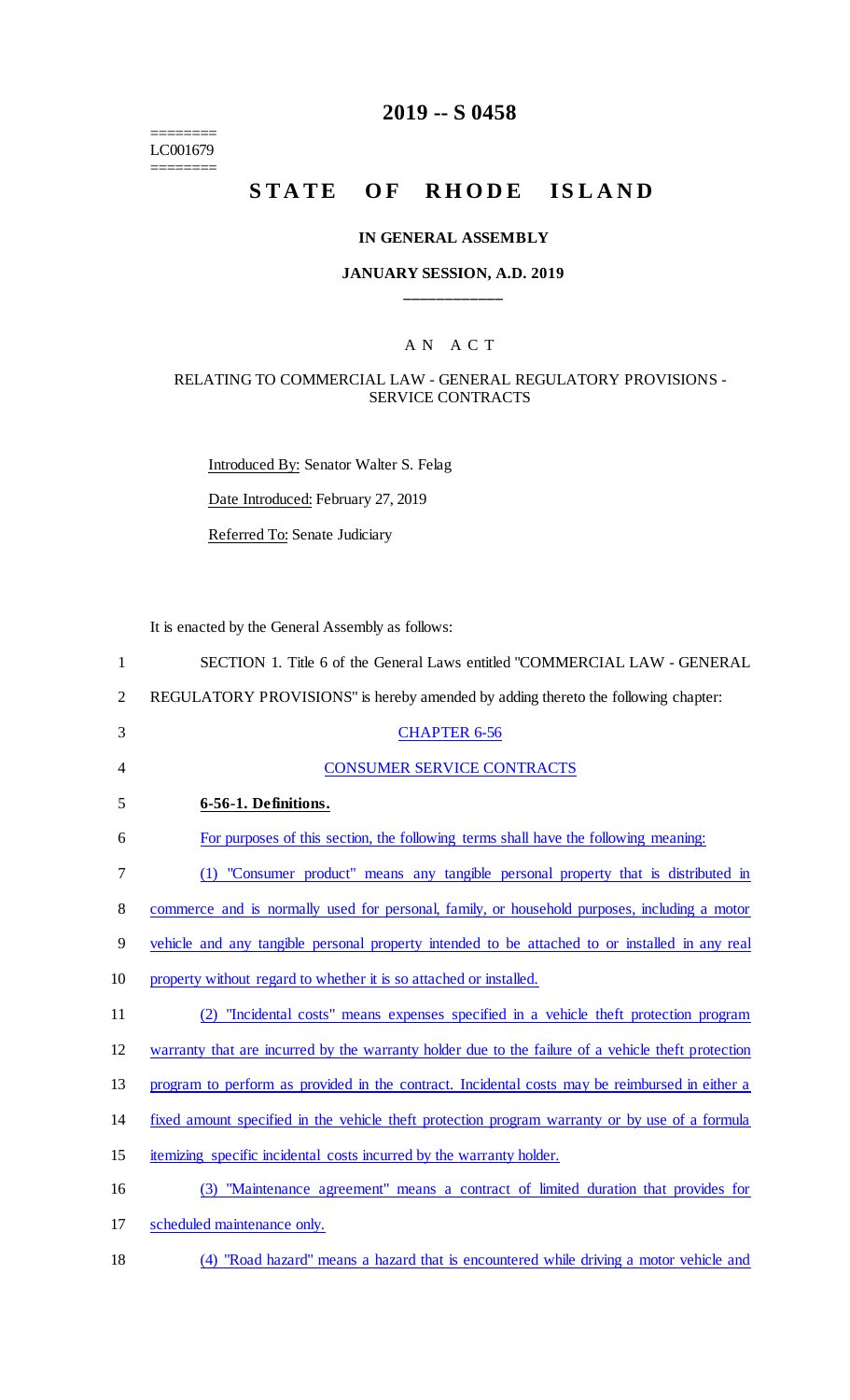which may include, but not be limited to, potholes, rocks, wood debris, metal parts, glass, plastic,

- curbs, or composite scraps.
- (5) "Service contract" means a contract or agreement for a separately stated consideration for any duration to perform the repair, replacement or maintenance of a consumer product or indemnification for the same, for the operational or structural failure of a consumer product due to a defect in materials, workmanship, accidental damage from handling, or normal wear and tear, with or without additional provisions for incidental payment of indemnity under limited circumstances, including, but not limited to, towing, rental and emergency road service and road hazard protection. Service contracts may provide for the repair, replacement, or maintenance of a consumer product for damage resulting from power surges or interruption. Service contract also includes a contract or agreement sold for a separately stated consideration for a specific duration that provides for any of the following: (i) The repair or replacement or indemnification for the repair or replacement of a motor vehicle for the operational or structural failure of one or more parts or systems of the motor vehicle brought about by the failure of an additive product to perform as represented; (ii) The repair or replacement of tires and wheels on a motor vehicle damaged as a result of coming into contact with road hazards; (iii) The removal of dents, dings, or creases on a motor vehicle that can be repaired using the process of paintless dent removal without affecting the existing paint finish and without replacing vehicle body panels, sanding, bonding, or painting; (iv) The repair of chips or cracks in or the replacement of motor vehicle windshields as a 22 result of damage caused by road hazards; (v) The replacement of a motor vehicle key or key fob in the event that the key or key fob becomes inoperable or is lost or stolen; or (vi) Other services or products which may be approved by the commissioner. 26 (6) "Vehicle theft protection product" means a device or system that: 27 (i) Is installed on or applied to a motor vehicle; 28 (ii) Is designed to prevent loss or damage to a motor vehicle from theft; and 29 (iii) Includes a vehicle theft protection program warranty. Vehicle theft protection product does not include fuel additives, oil additives, or other chemical products applied to the engine, transmission, or fuel system, or interior or exterior surfaces of a motor vehicle. (7) "Vehicle theft protection product warranty" means a written agreement by a warrantor that provides if the vehicle theft protection product fails to prevent loss or damage to a motor 34 vehicle from theft, that the warrantor will pay to or on behalf of the warranty holder specified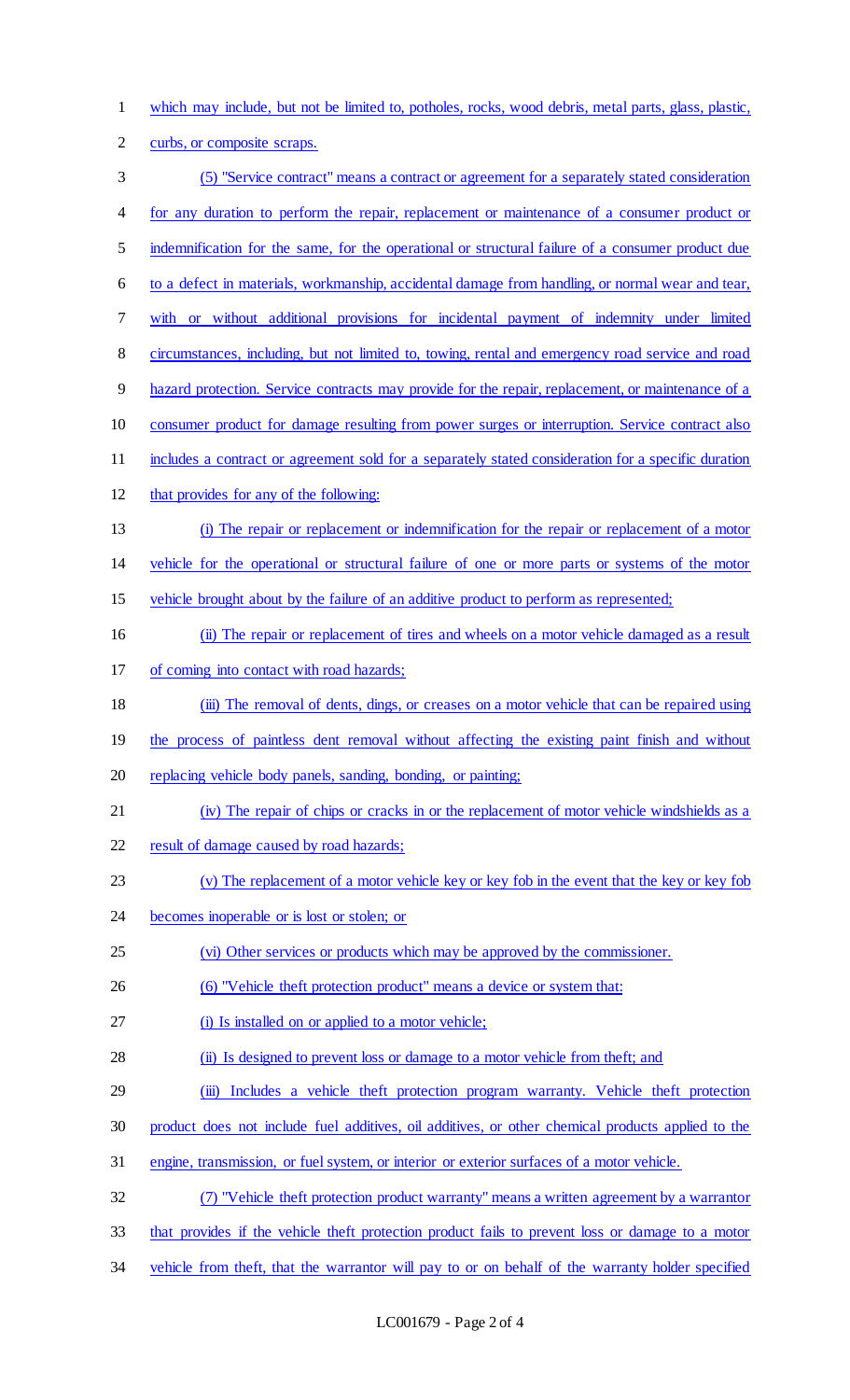- incidental costs as a result of the failure of the vehicle theft protection product to perform
- pursuant to the terms of the vehicle theft protection product warranty.
- **6-56-2. Service contracts.**
- The offering, sale, or issuance of a service contract, vehicle theft protection product
- warranty, or maintenance agreement shall not be considered insurance or subject to the insurance
- laws of this state unless made expressly applicable thereto.
- SECTION 2. This act shall take effect January 1, 2020.

======== LC001679 ========